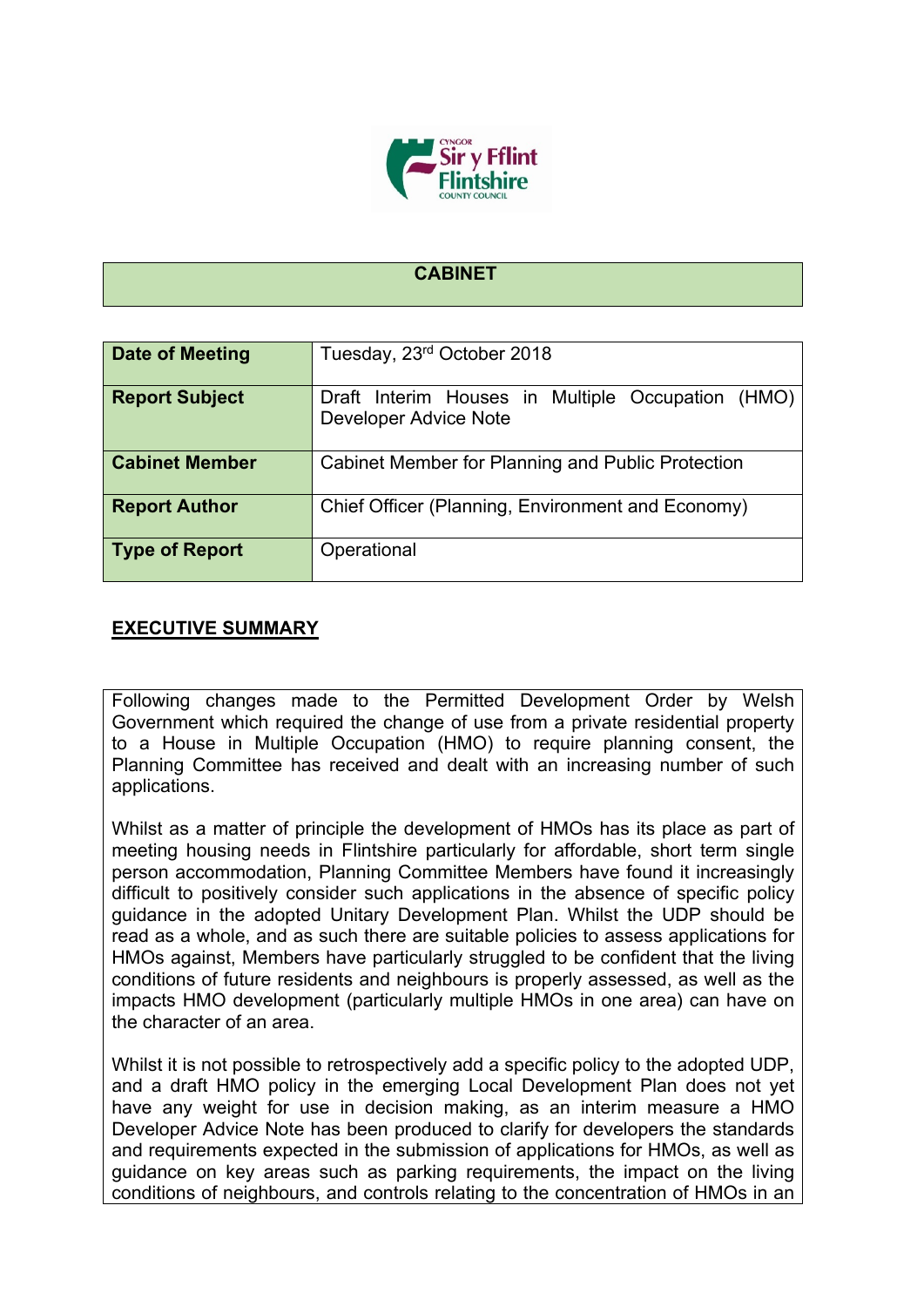## area.

To carry weight as a material planning consideration when used to assess applications for HMOs, the Developer Advice note needs to be approved and released for public consultation prior to being adopted.

| <b>RECOMMENDATIONS</b>                                                                                                                                                                                  |
|---------------------------------------------------------------------------------------------------------------------------------------------------------------------------------------------------------|
| That Cabinet approve the content of the Draft Interim HMO Developer<br>Advice Note attached to this report, and for it to be published for public<br>consultation at the earliest possible opportunity. |

## **REPORT DETAILS**

| 1.00 | <b>CONTEXT</b>                                                                                                                                                                                                                                                                                                                                                                                                                                                                                                                                                                                                                                                                                                                                                                                                                                                                                                                                                                       |
|------|--------------------------------------------------------------------------------------------------------------------------------------------------------------------------------------------------------------------------------------------------------------------------------------------------------------------------------------------------------------------------------------------------------------------------------------------------------------------------------------------------------------------------------------------------------------------------------------------------------------------------------------------------------------------------------------------------------------------------------------------------------------------------------------------------------------------------------------------------------------------------------------------------------------------------------------------------------------------------------------|
| 1.01 | Members have previously raised concerns relating to the lack of specific<br>policy controls when dealing with an increasing pattern of applications for<br>HMO development being considered at Planning Committee.                                                                                                                                                                                                                                                                                                                                                                                                                                                                                                                                                                                                                                                                                                                                                                   |
| 1.02 | It is acknowledged that there is no specific policy in the UDP that relates to<br>the considerations required to assess the suitability of an application for a<br>HMO, however the plan needs to be read as a whole and it does contain a<br>number of relevant policies that allow the proper assessment of HMO<br>applications and the main issues related to their potential impacts.<br>Nevertheless, there is clear benefit from ensuring that an appropriate<br>policy is included in the LDP.                                                                                                                                                                                                                                                                                                                                                                                                                                                                                |
| 1.03 | Whilst the LDP policy is under development, it cannot be used for<br>Development Management purposes until the plan is adopted. That said it<br>is also recognised that there are significant benefits in developing an<br>interim form of planning advice to guide both applicants and Members of<br>the Planning Committee in considering applications for HMOs. This has<br>involved the development of 'Developer Advice Note' that supports the<br>policy context within the UDP as a material consideration, allowing clear<br>guidance to be provided to prospective developers of HMOs on the key<br>standards, assessments and evidence that the LPA require to properly<br>consider and assess applications. The attached Draft Interim HMO<br>Developer Advice Note (appendix 1) has been produced to fulfil this<br>requirement and Cabinet is asked to consider and approve the content of<br>the advice note, and to agree to its publication for public consultation. |
| 1.04 | The guidance provided in the Advice Note essentially comprises three key<br>parts:                                                                                                                                                                                                                                                                                                                                                                                                                                                                                                                                                                                                                                                                                                                                                                                                                                                                                                   |
|      | 1. Standards relating to room space, general amenity, provision of<br>facilities, and parking relating to the development of a HMO and the                                                                                                                                                                                                                                                                                                                                                                                                                                                                                                                                                                                                                                                                                                                                                                                                                                           |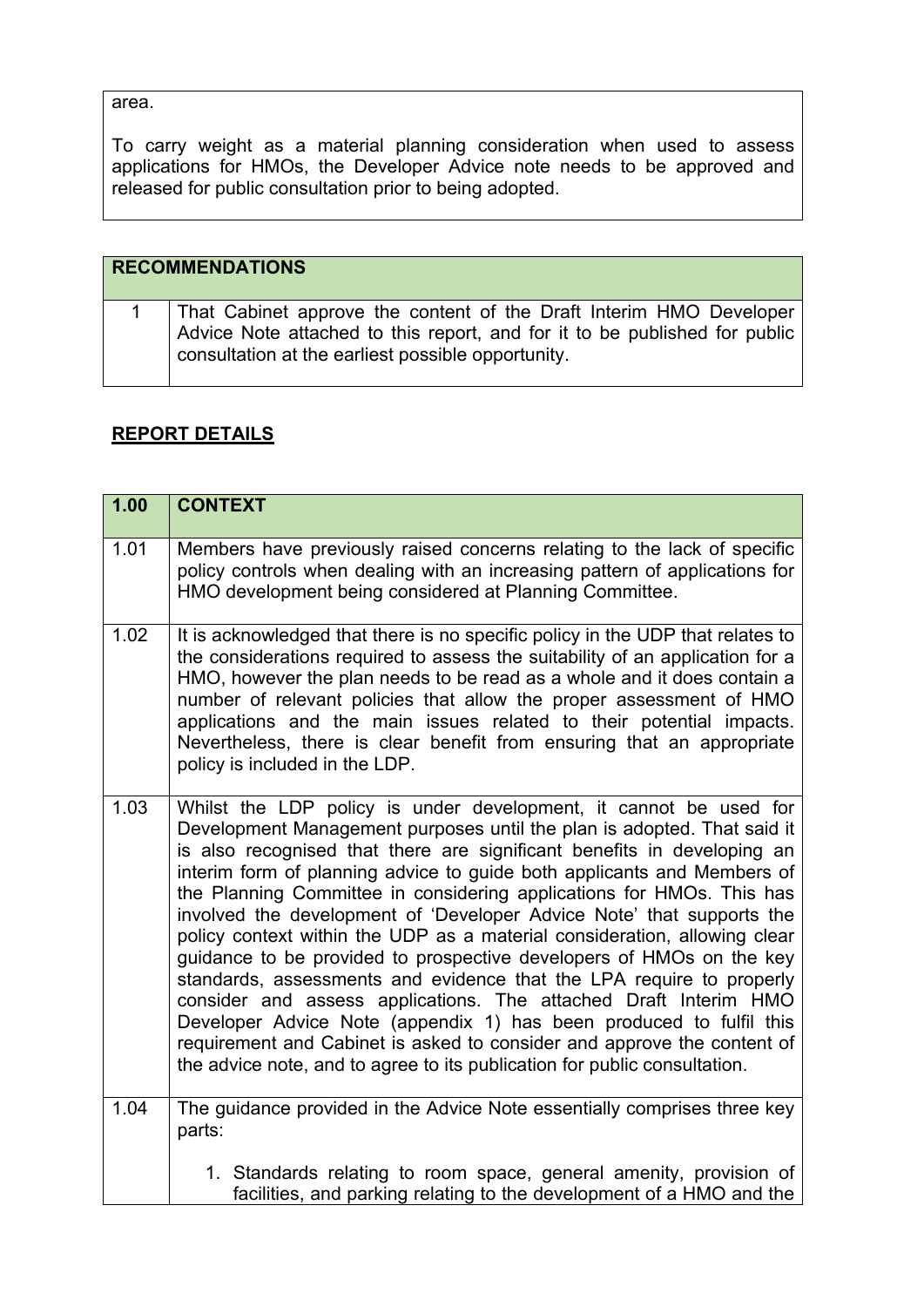|      | living conditions relating to its future occupants;<br>2. Additional standards and requirements to those in Part 1, relating to<br>the development of stand-alone flats or mixed flat and bedsit<br>accommodation;<br>3. Specific requirements relating to the consideration of the living<br>conditions of neighbouring non-HMO properties, including impacts<br>on the character of an area. |
|------|------------------------------------------------------------------------------------------------------------------------------------------------------------------------------------------------------------------------------------------------------------------------------------------------------------------------------------------------------------------------------------------------|
| 1.05 | Part 3 of the Advice Note is specifically drafted to address previous<br>Member concerns, as it goes as far as it can (without creating new UDP<br>policy) to define specific 'policy controls' relating to the acceptability or<br>otherwise of proposing the development of HMOs in certain residential<br>contexts.                                                                         |
| 1.06 | The next steps will be to make the Advice Note available for consultation<br>(as if it were a form of supplementary planning guidance) in order to then<br>consider any responses, amend as appropriate/if required, and formally<br>adopt as a material planning consideration alongside the UDP.                                                                                             |

| 2.00 | <b>RESOURCE IMPLICATIONS</b> |
|------|------------------------------|
| 2.01 | None.                        |

| 3.00 | <b>CONSULTATIONS REQUIRED / CARRIED OUT</b>                                                                     |
|------|-----------------------------------------------------------------------------------------------------------------|
| 3.01 | Six week public consultation period required following approval of the draft<br>Interim Advice Note by Cabinet. |

| 4.00 | <b>RISK MANAGEMENT</b> |
|------|------------------------|
| 4.01 | None.                  |

| 5.00 | <b>APPENDICES</b>                                   |
|------|-----------------------------------------------------|
| 5.01 | Appendix 1 Draft Interim HMO Developer Advice Note. |

| 6.00 | LIST OF ACCESSIBLE BACKGROUND DOCUMENTS                                                                                                    |
|------|--------------------------------------------------------------------------------------------------------------------------------------------|
| 6.01 | <b>Contact Officer:</b> Andy Roberts, Service Manager Strategy<br>Telephone: 01352 703211<br><b>E-mail:</b> andy roberts@flintshire.gov.uk |